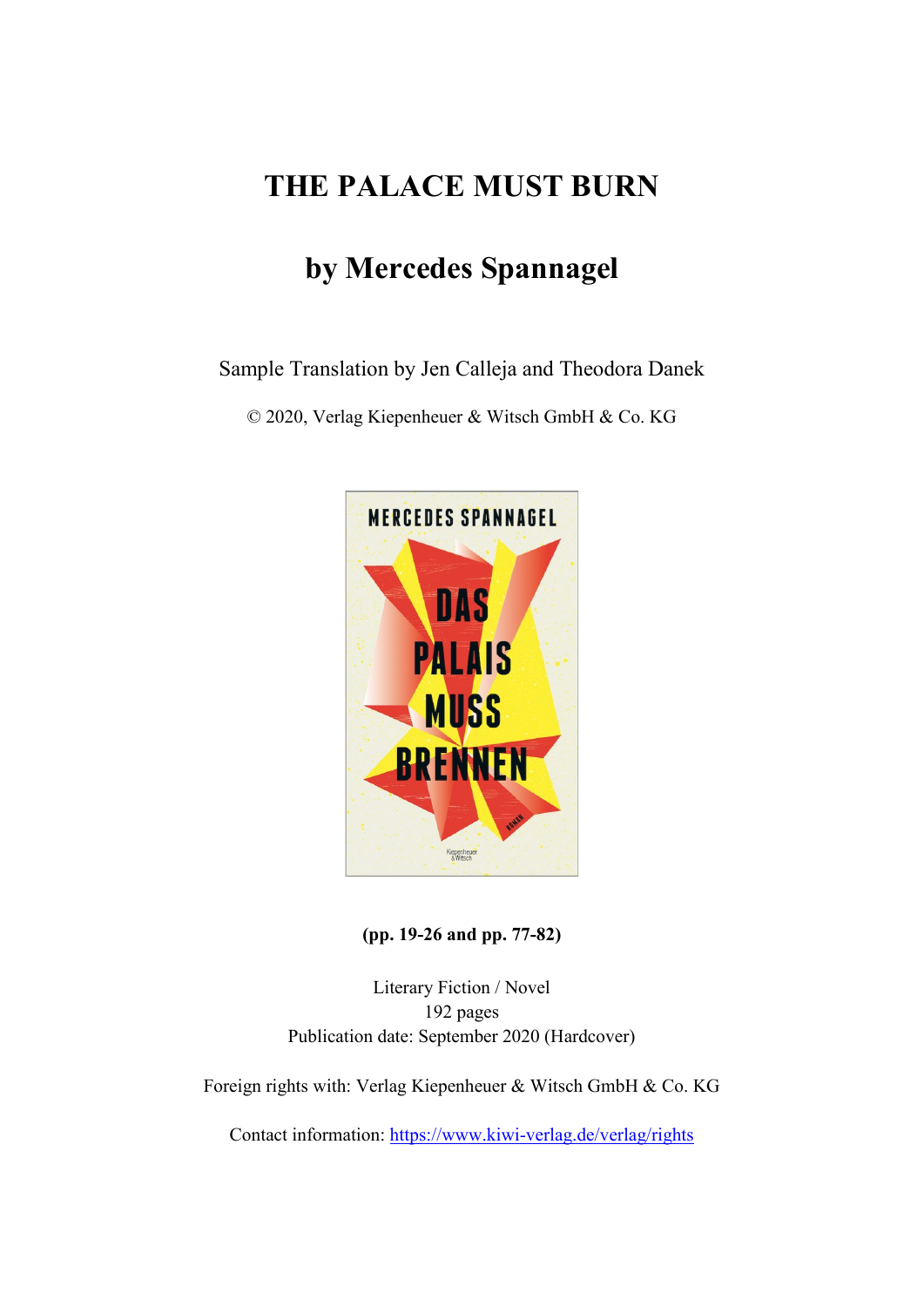**I** showed up at the café with Marx. I held him in my arms and he was completely still.

Jo looked up from his beer and asked: What is that supposed to be?

I sat down opposite him and said: An act of defiance.

I told him that Madam President had acquired a ninth greyhound yesterday, so I had immediately bought this pug because he was the opposite of a greyhound. And I had christened him Marx because Madam President hates communism.

Jo put his beer down and observed the baby in my arms sceptically.

I'd almost say that he looks philosophical, but because I know better: sad.

2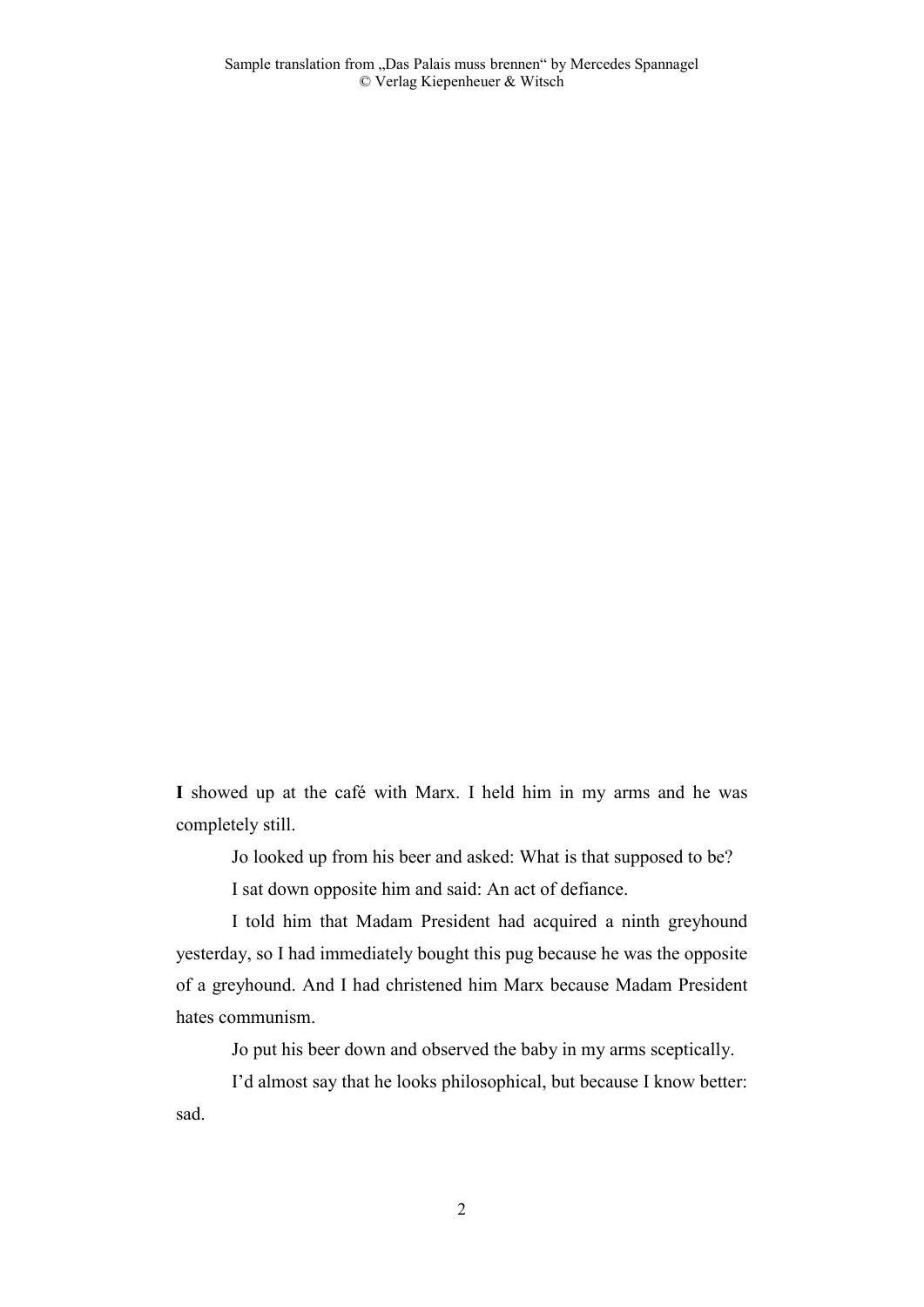I lay my hand on Marx's forehead and softly stroked his velvety wrinkles. Marx was a black pug baby. I thought he suited the interior of the café nicely. I said: Marx complements the image of the coffee house.

Jo and I sat opposite each other in a booth on blue seats, as if we were on a train, and we ate savoury crepes.

Always with the provocative behaviour, Jo said and shook his head.

I looked at Jo and thought of that one time when I picked up a book from a book table, light pink cover, on it in black: (.)(.), and the title: *Breasts*. Back then I had wanted to talk to him about the minimalist and direct cover, but he was super uncomfortable with it.

The only things on the shelf behind the bar were the first four letters of the classic patisserie-font, *PATI*, white with a gold trim, and a surveillance camera.

I said to Jo: Do you remember how I took a picture of you once, when you were reading an article in that anarchist newspaper, *Revolt*, about voyeurism in the Vienna public transport system?

Oh yeah, said Jo.

You were reading it over breakfast, I said.

Jo nodded.

You have to confront the misery of the world right when you get up, I said.

Jo laughed and said: Are you staying over tonight?

When we were in his flat, Jo was still visibly overwhelmed with the baby that I had suddenly imposed on him. I said: this is definitely a wanted child.

Jo asked: Can a pug get high?

I had no idea. I did think it was ok to keep Marx in Jo's room while we smoked weed in the living room. First Jo put down a pillow for him, but then he got out a t-shirt from his drawers, he said: In case he shits on it.

I said: Please choose the t-shirt with Mao on the front.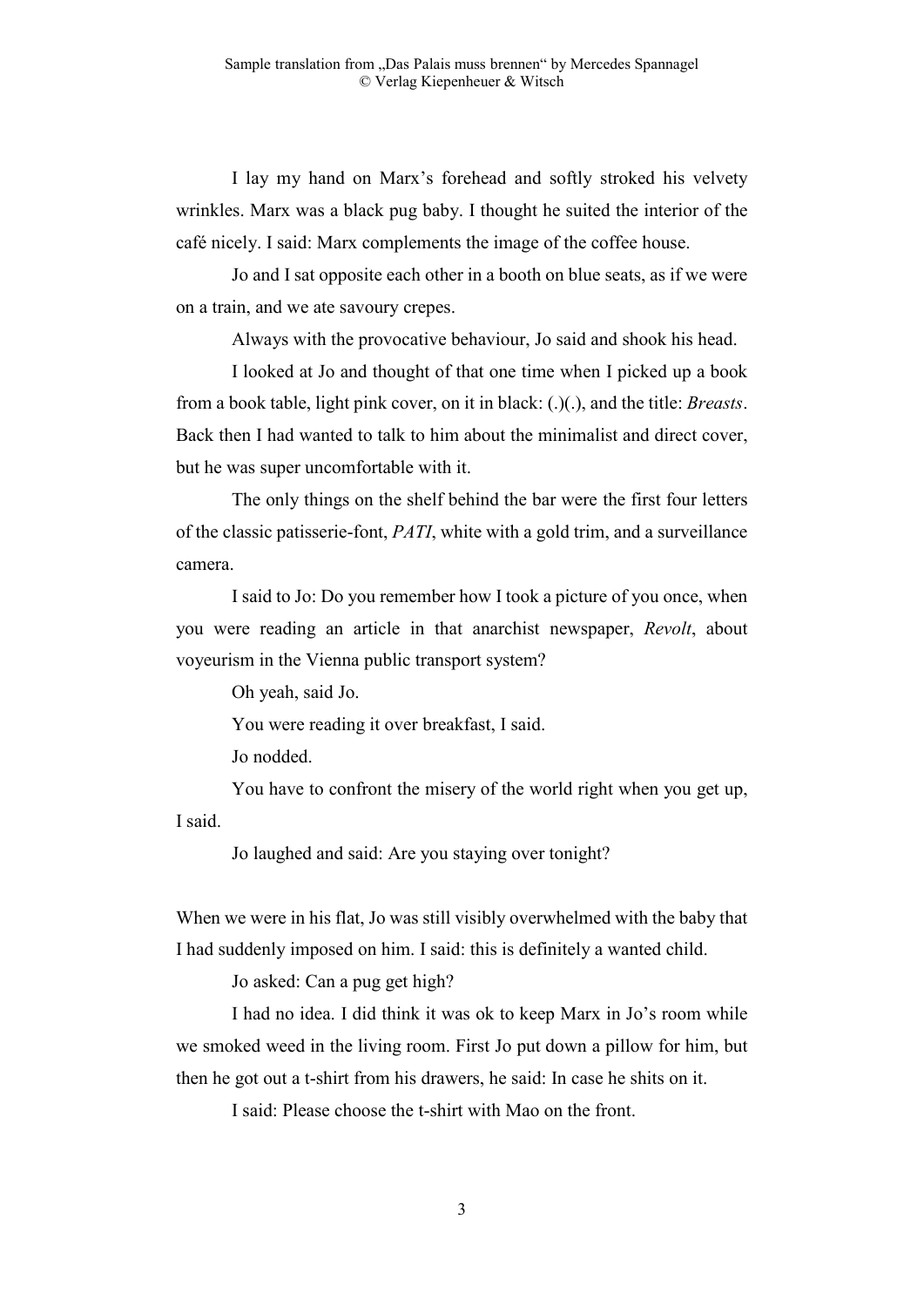But Jo pulled out a white one. I lowered Marx onto it and he lay there with his head on his paws and looked at us with gigantic eyes.

As if he just couldn't cope with this world, I said.

Understandable, said Jo.

In the living room we settled in on the sofa and while Jo rolled the joint, he asked what I thought of it here. If anything had changed in the meantime.

I looked around and said that nothing had changed. As if I had never left.

We sprawled around, the cold joint sat in the ashtray from Morocco that I found very pretty, I liked to point out how pretty it was. Then Jo asked if I had brought my pipe from Morocco, but I hadn't. We watched an Austrian TV series on his laptop that deeply bored me. Jo lit the joint again. I got up, crouched down between the coffee table and Jo, he exhaled smoke and looked at me, I grabbed his trousers.

Jo asked if he should pause the TV.

I said that I didn't care, that I wasn't paying attention anyway.

And after I had swallowed I asked what it was like to sleep with the child of Nazis.

And Jo breathed heavily and laughed and coughed and asked: What's it like to be the child of Nazis?

I got up to check on Marx, he was sleeping peacefully on his t-shirt. I smiled at Jo when I came back and closed the door. By chance I saw: a red chapbook lying on the yellow chair at the dinner table. I laughed. I read aloud: Stalin, *On Self-Criticism*.

Jo said that I should read it, judging by what I had told him about my depression and dissatisfaction last winter, as a quasi-preventative measure.

I said: It'll be a while before I think about the winter - even if I have been buying gingerbread since the end of August.

Isat back down on the sofa. Isaid: That chapbook is there for a reason. And this flat is basically an installation. That this flat was celebrating the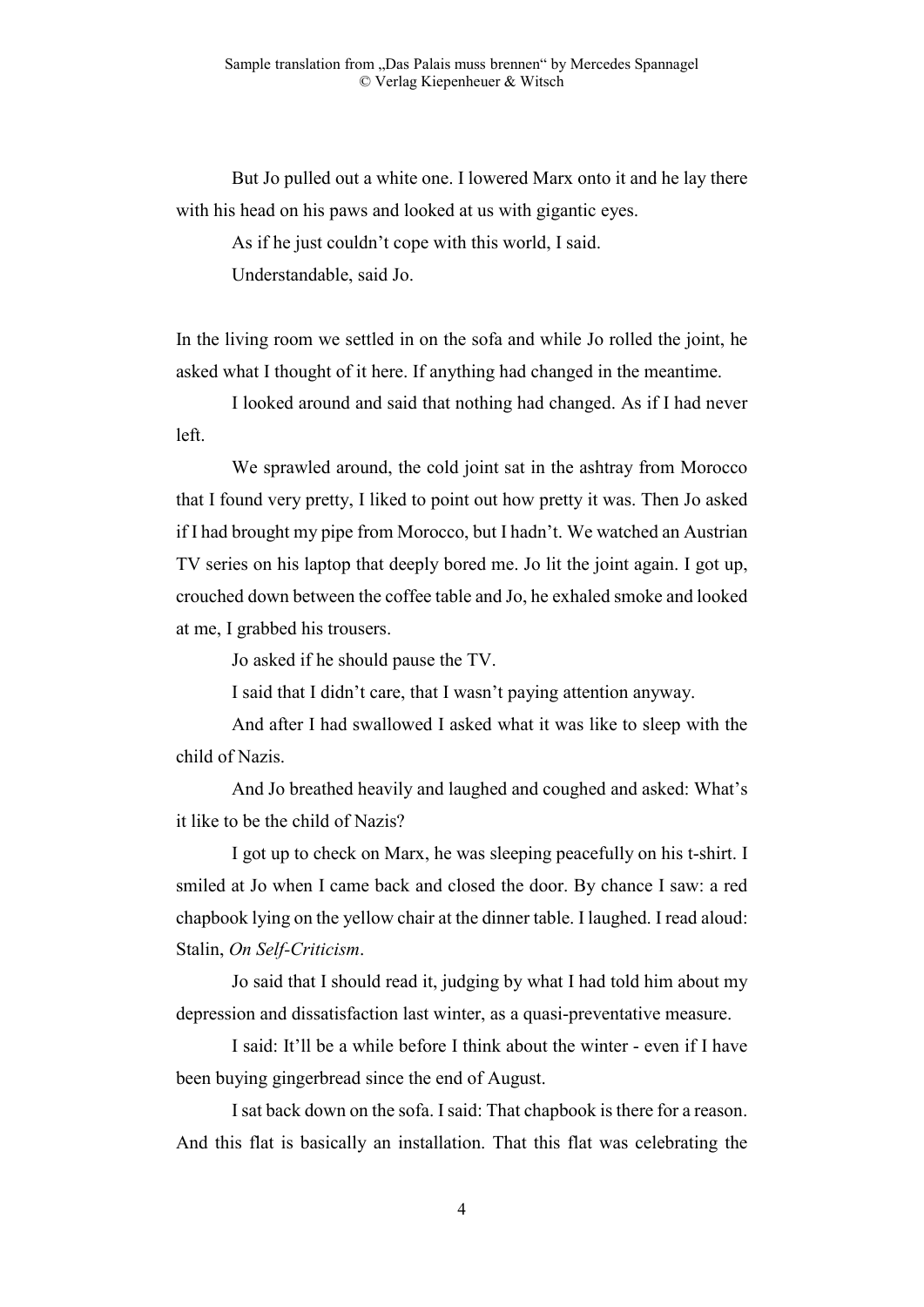hippieesque, and it was only possible to set the stage to this extent if you were from a nice bourgeois family.

Sheesh, said Jo.

We hung out for hours, like we used to. For a long time I looked at the Nepalese rug and was happy after all that I hadn't moved in.

Lili had texted me: *Yeah, cute. But aren't we too old to use innocent creatures to compensate for unrequited love in every aspect of our lives?*

She texted: …

She texted: *Can you even take responsibility for anything?* I texted: *I can dress myself in the morning.*

*I can dress myself in the mor*

*I can dre*

*I ca…*

I wrote three-hundred replies to justify myself and sent none of them.

Jo explained that he had written elevenie poems with his first graders in today's art class, image to text.

Because I didn't want to engage with Lili's accusations and because the TV series hadn't got any more interesting, I took an old edition of the *Standard* newspaper that I had found in the loo, an empty loo roll and a pair of scissors. I cut 1-2-3-4-1 words out of the newspaper and glued them to the loo roll with sticky tape, the elevenie said:

*Kisses Criminal energy But also condoms Is against the Nazis Dilemma*

Because I was going to stay the night, I wanted to take a shower, Jo accompanied me to the bathroom.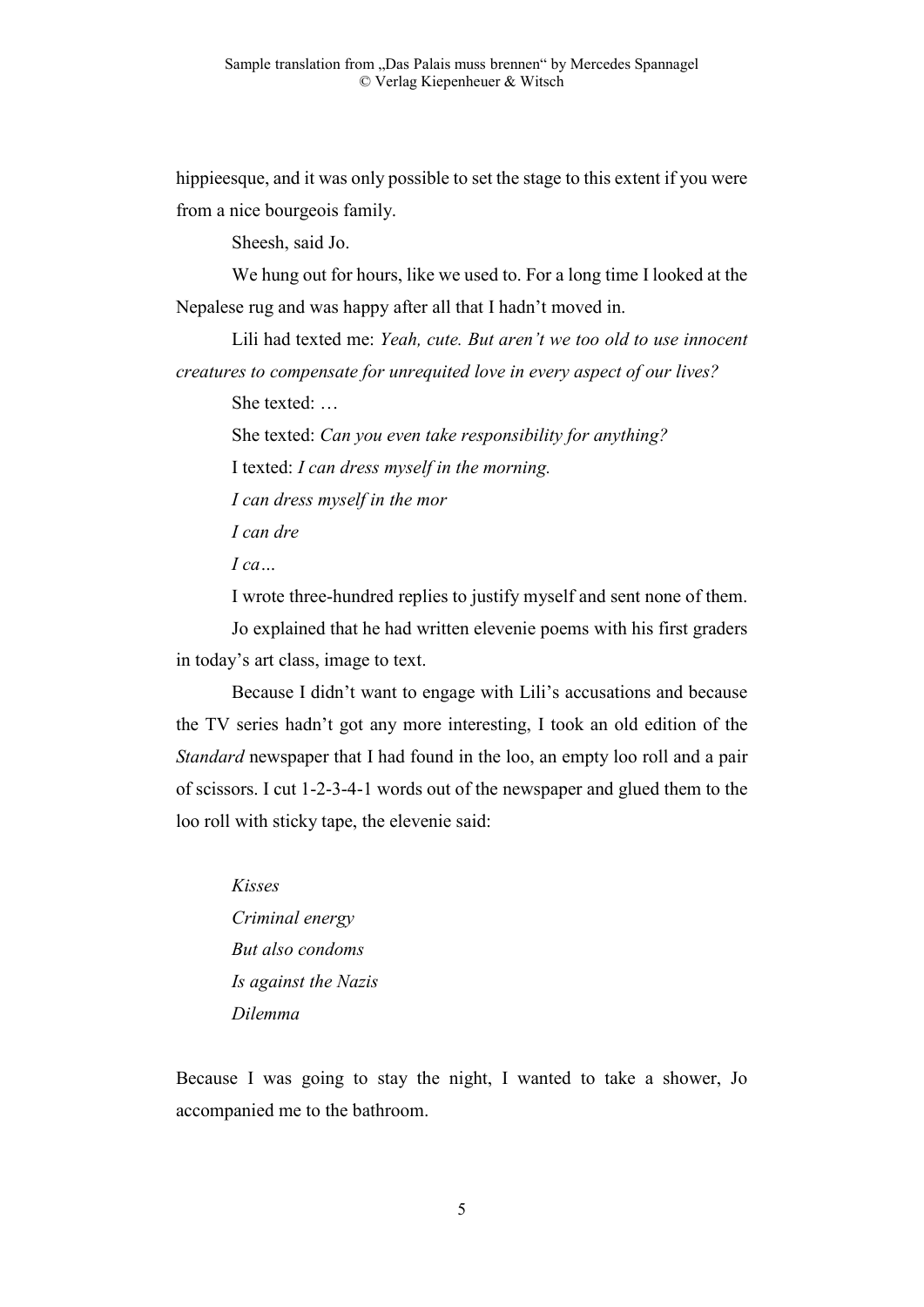I said that I had already had a finger up my vagina today, in the law faculty. I was speaking about inserting a tampon during menstruation.

Jo asked if that had turned me on.

No.

I had sat down in the bathtub, not drawn the shower curtains. Jo stood leaning against the radiator and looked at me. Jo asked if he should hand me a towel, but I said that I wasn't cold. Water dripped from my hair. Blood ran between my toes. I said that I had an idea for an art installation: to sit in a bathtub in public, bloody, for as long as I was on my period. Maybe count the millilitres of liquid.

Jo said that this made him think of Marina Abramović, who for days, weeks, months had just sat on a chair at the MOMA in New York and looked at visitors.

Jo said that he, if he turned artist, would also be doing performance art. Dada performance art, maybe.

I said that Walter Benjamin wrote in *The Work of Art in the Age of Mechanical Reproduction* that dada artwork mostly intended to invoke public disorder.

Is that what you want?

Jo said he could take pictures of me now. For Instagram.

I said that he had to consider the collective fear of nipples.

Jo suggested fetching Marx from the bedroom. I could hold him before my naked body. The title of the photos would then be *Pugs, Jugs & Periods.*

I climbed out of the bathtub, Jo handed me a towel, I wrapped it around myself, he helped to rub my body dry, he stood behind me and I told him that my mother wanted to set me up with a young man called Ferdinand.

Jo laid his chin on my shoulder and looked in the mirror and asked if I liked this man.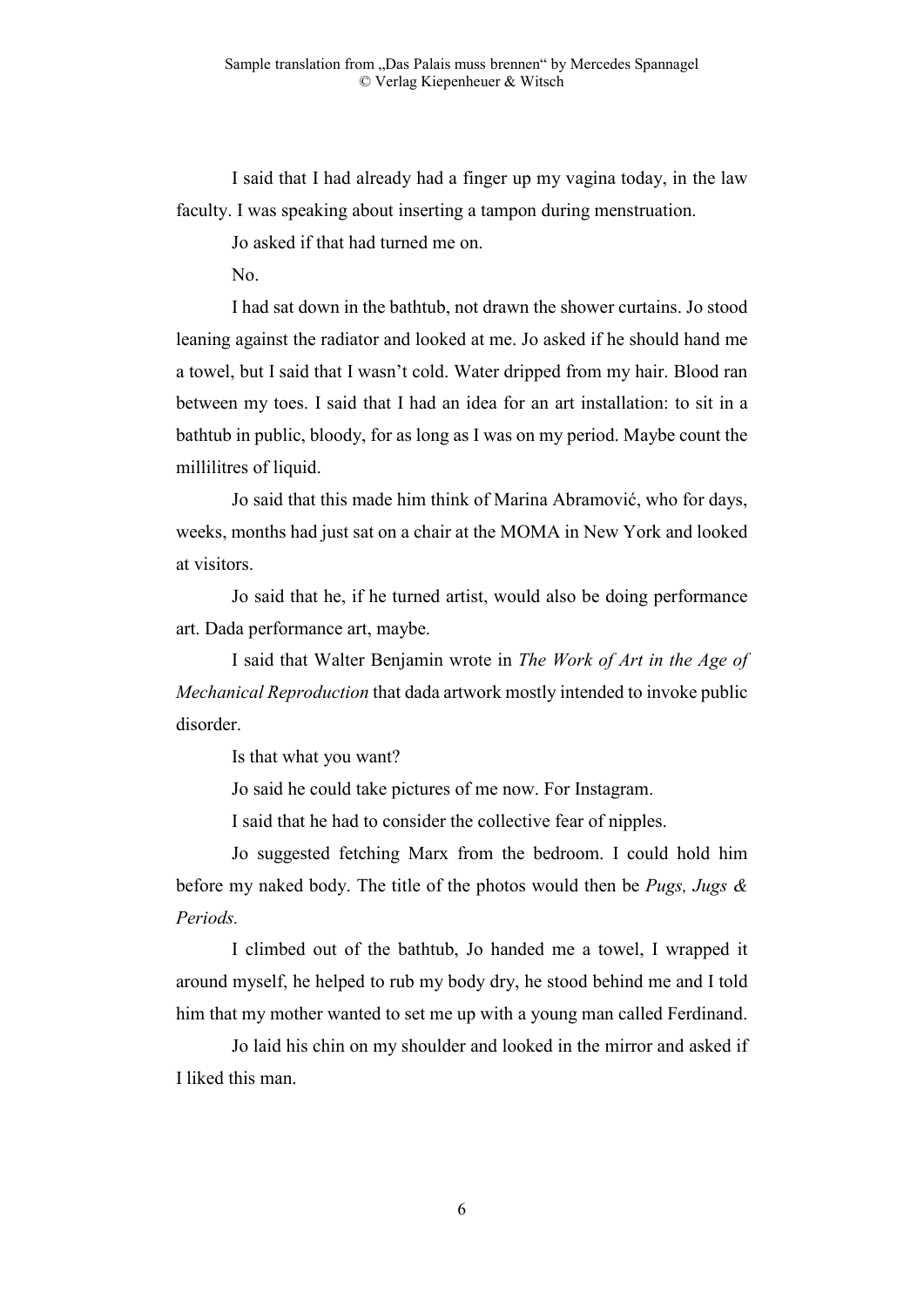And I said, yes, so much so that I had pointed at the Schmiss scar, you know, from duelling in a fraternity, above his eyebrow and said: Organised bloodshed is menstruation envy.

I said: That's what you have to say to every frat boy.

In bed later I read Stalin's speech on self-criticism. Then I said: The main difference is probably that Stalin demands self-criticism because of prevailing hubris while I'm self-critical without any hubris whatsoever. What we can learn from this is the following: we need critique to strengthen Soviet power, but not to weaken it. I am Soviet power. Self-critique, therefore, only in welladministered doses.

Next to me, Jo put his phone aside and said: Yeah, self-criticism was an important element of communism, but that he hadn't read that pamphlet during his teenage communist phase and he definitely wasn't going to read it anytime soon. Bold move, reading the speeches of a mass murderer now.

And I said that I had to, after all, know what it was all about.

Jo asked, uhuh, what was it all about then, and I felt his hand in my knickers.

Jo said: The pug is not allowed in the bed!

The next morning, we slept with each other one more time, I lay on my back, and when we were finished I looked up and on the bottom of the shelf that hung above the bed there was a post-it note, which said: *Thank you, I love you.* And it wasn't anything that I had written. And I couldn't remember Jo ever putting up one of my post-its here, at this spot that he saw instantly when he opened his eyes in the morning. I got up and asked myself if that had an effect on me. Then I cut my favourite sentence out of the *Standard* and taped it to the cistern in the loo: *As individuals we cannot save the world*, took Marx and left. Outside the sun dazzled me and that was how it should be.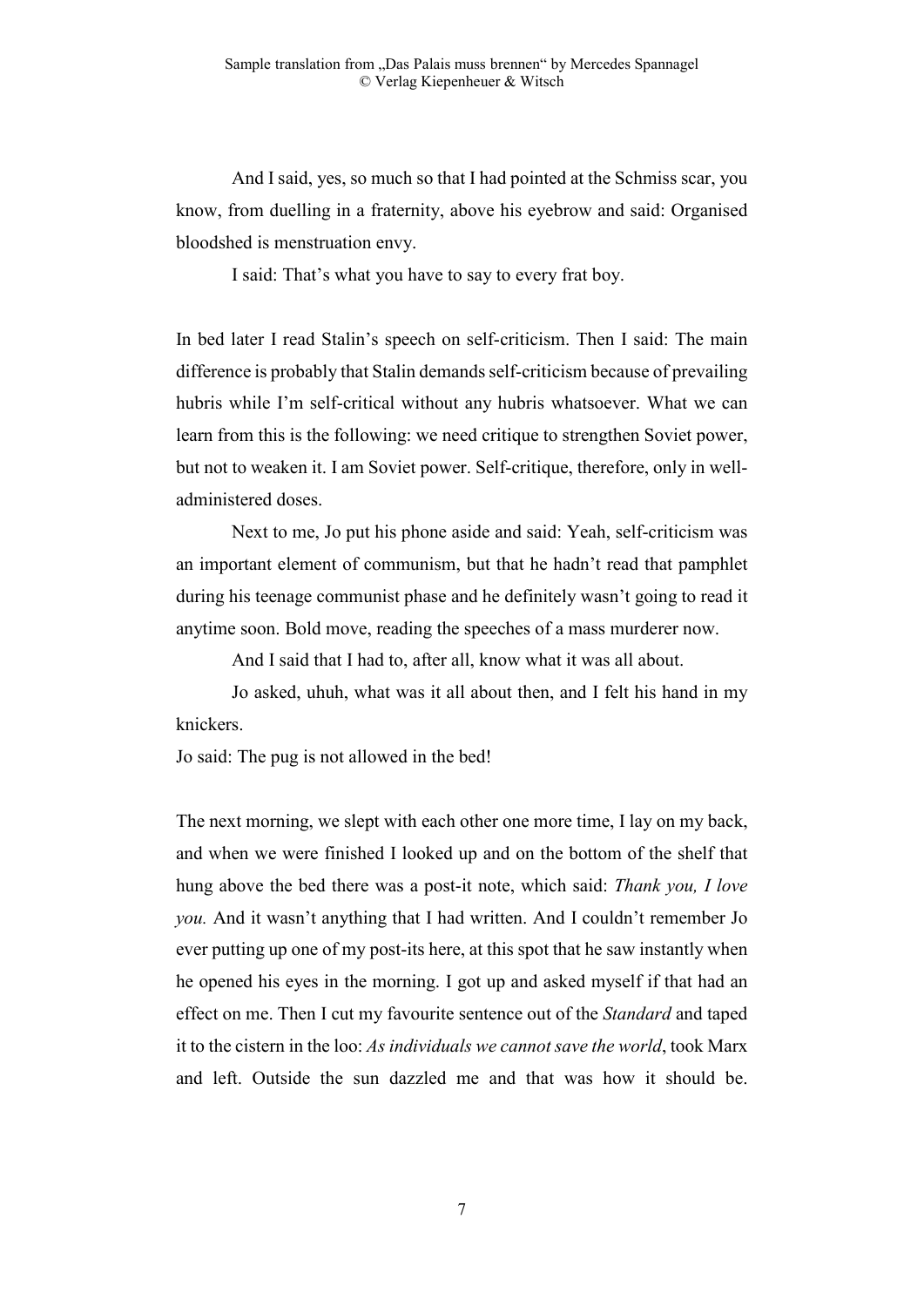**A**t the *Café Kino* they were showing gangster films that week, today it was *Reservoir Dogs*, they were putting up a projector, I ordered a rose spritzer, the rose spritzer came with a glass straw and I immediately sucked on the straw, Marx lapped up water from a dog bowl next to me.

Lily was late.

Well, he's still alive!, she said with a glance at Marx, then she pushed her phone in my face. A black-and-white photograph of women in miniskirts holding up placards saying *miniskirts forever* and *Dior unfair to miniskirts*. I continued sucking on my straw.

Lili said: In 1966 women in London protested against the absence of miniskirts in *Dior* collections. I watched a documentary on it today. I found a YouTube channel that publishes videos on the history of women's liberation.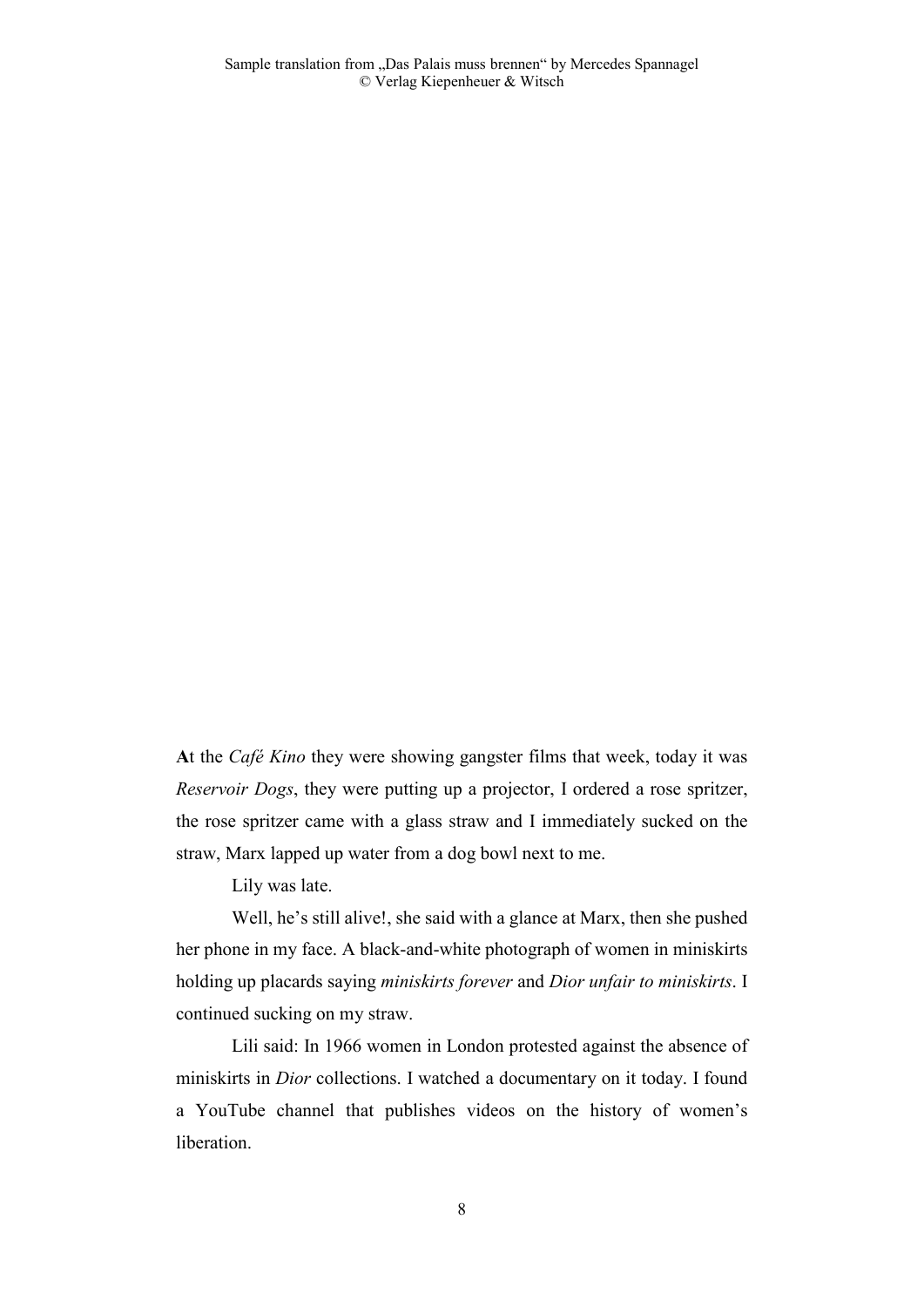I asked if she had interpreted today's gangster slogan that way: Life is short, the skirt is shorter.

I kept drinking and watched as Lili sat down in the leather chair opposite me, and I saw that her underwear said *AMORE* before she crossed her legs.

She was late, she said, because after the documentary she had watched a video of a YouTuber analysing the porno that had made Kim K famous, and that she just had to watch that too.

I stared at Lili and noisily sucked the last bit of liquid from my glass. Lili took my glass away.

I said: I don't believe a word you're saying, and isn't Kim a fascistic ruler of an Asian country?

I said: Your excuses for being late are getting worse and worse!

Lili said: And what were you doing when you didn't reply yesterday? Had I been at Jo's, she asked.

I bent low under the table. Marx closed his eyes when I scratched his neck. He was so cute.

I said quietly: Yes.

Lili said loudly: No.

I said Yes more loudly and that I was going on a hunt that weekend and after that I was going to make a porno that would make me famous.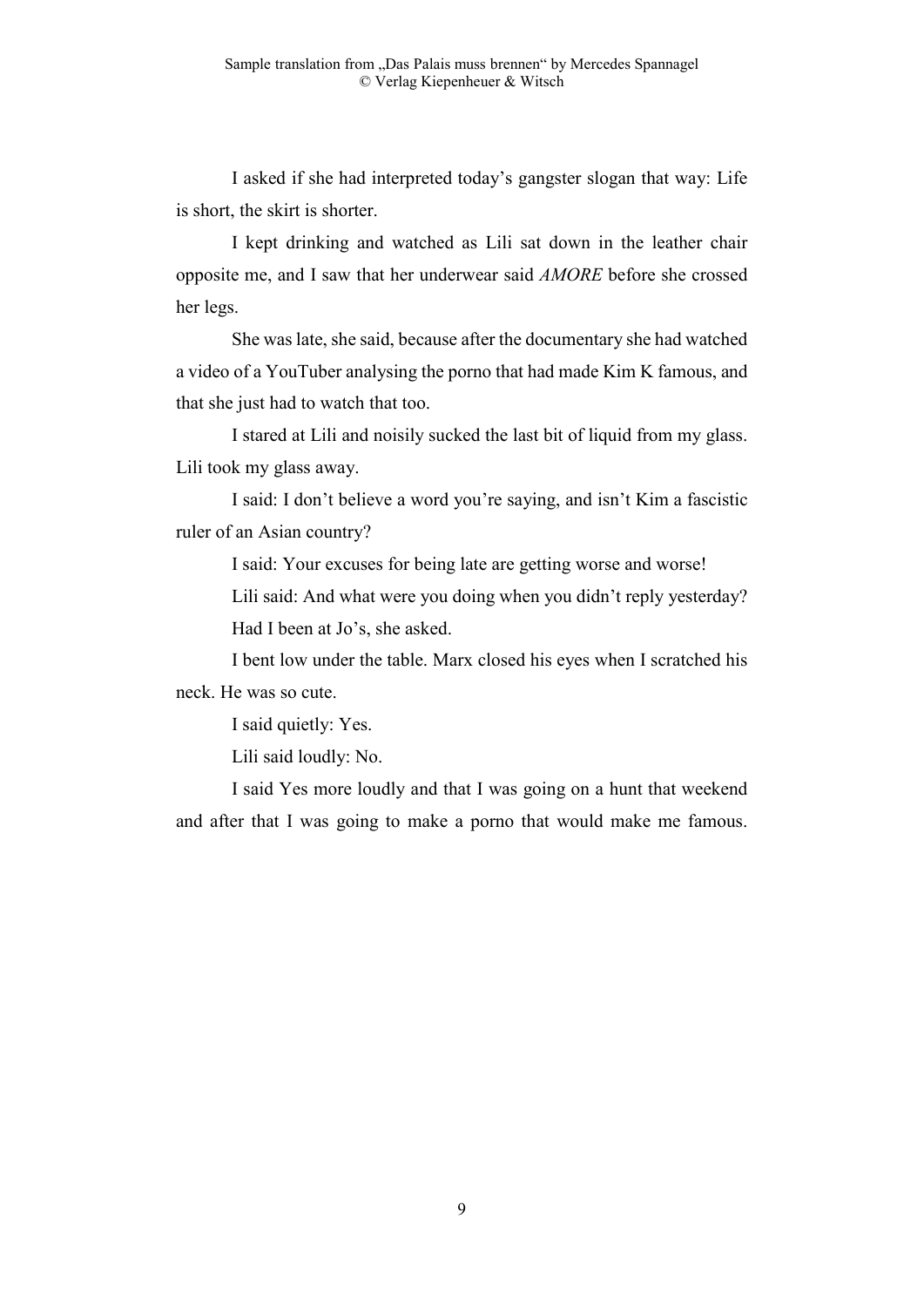While the others were off hunting, I lay beside the pool. I lay there on a sun lounger, near the perversely blue water, my eyes closed behind my sunglasses, and felt the very warm September sun on my body, then it was suddenly cold. I persevered for a while in this state of inexplicable chilliness, goose bumps all over my body, until I opened my eyes and noticed a young man had cast a shadow over me. I took off my sunglasses, simply looked at him, and said nothing. He introduced himself as Theodor Thies.

He held his hand out towards me. He was wearing a pink shirt. I noticed that on the left-hand side, around where his kidney would be, his initials had been embroidered: *TT*.

I asked him why he wasn't off killing.

He replied that he'd just arrived.

I said: Pity, now everything's already dead.

And he said: Yes, what a shame.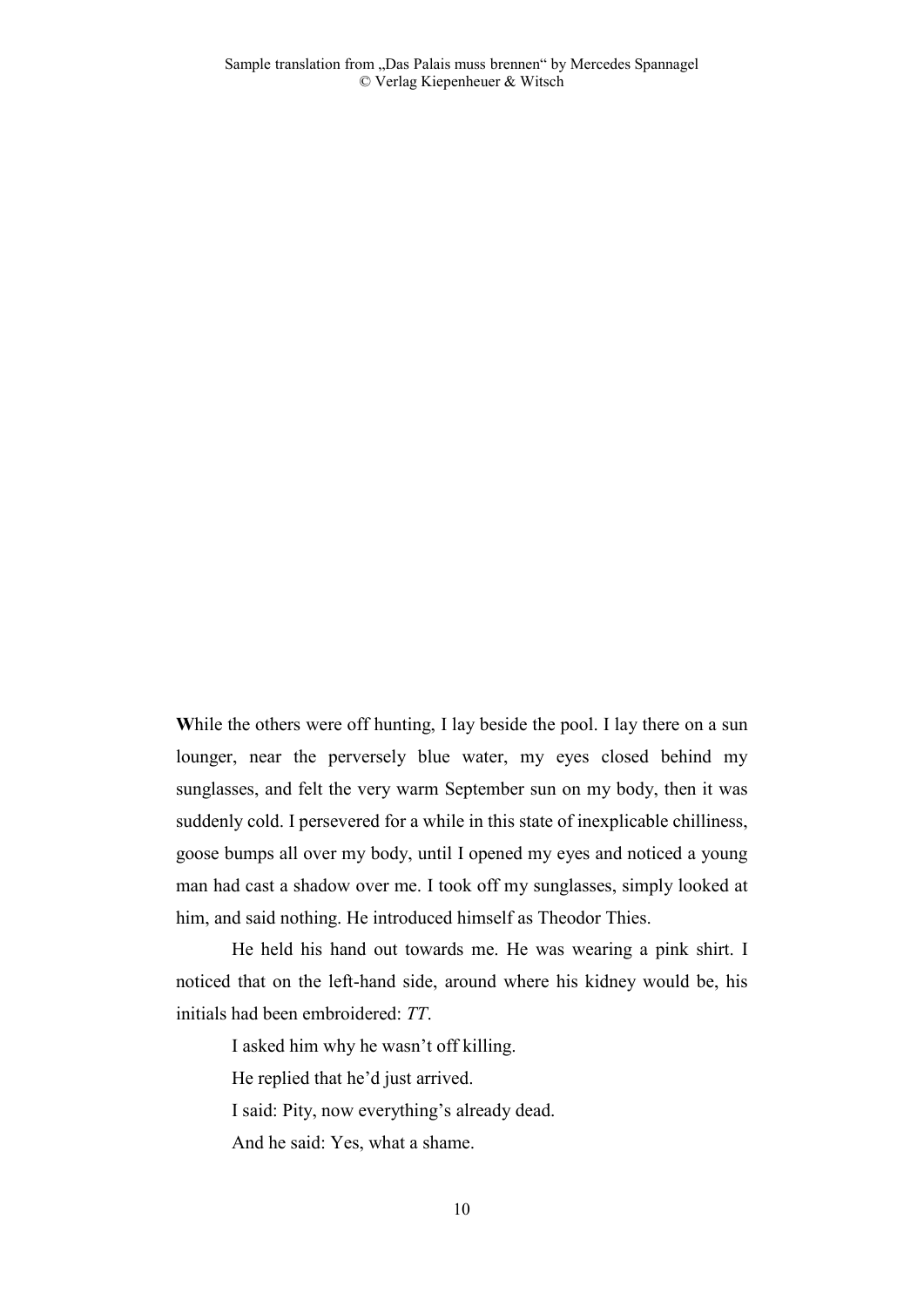He smiled. He asked if he may, he placed a lounger next to mine, he sat on the edge and looked at me, I had said: Please, please, do sit, only I had been thinking: Shit, he's going to stick around.

I explained to Theodor Thies that my mother had suspected before this trip to Styria that I would only come along to ruin the atmosphere for everyone else. She said: If you're only coming to ruin the atmosphere for everyone else, then don't bother.

I started kicking off in the car. Mother removed one hand from the steering wheel in order to take off her sunglasses, she looked at me for so long I started watching the autobahn for her, and so I could evade her gaze, and then she asked: Are you a *PETA* activist or something, why else would you be making a scene like this?

If I'd still been little, I'd have definitely had my ears boxed.

Theodor Thies said: OK, so you're lying here, your bikini's white, your hands are clean, you're refreshed, while the others roll around in blood. Is this alternative schedule of yours a silent protest?

And I was amazed that this Theodor wasn't so easily put off, I looked at his wild leather moccasins, the light material of his linen trousers, allowed my gaze to wander until they once more rested on the initials: Correct, TT, absolutely correct.

TT said he now had a great desire to paint my toenails red, which irritated me.

He said he would spray the rest of the nail polish here on the stone tiles. He spoke of Pollock.

I opened my mouth and said in an appalled voice: But Theodor! Then I said: I in any case don't rate Jackson Pollock.

He smiled and said: I'm hungry. Come on, let's go get something to eat!

We were alone in the house. The gun cabinet was empty, the bar was full. I'd put on an oversized shirt, I sat on the kitchen table, swinging my legs.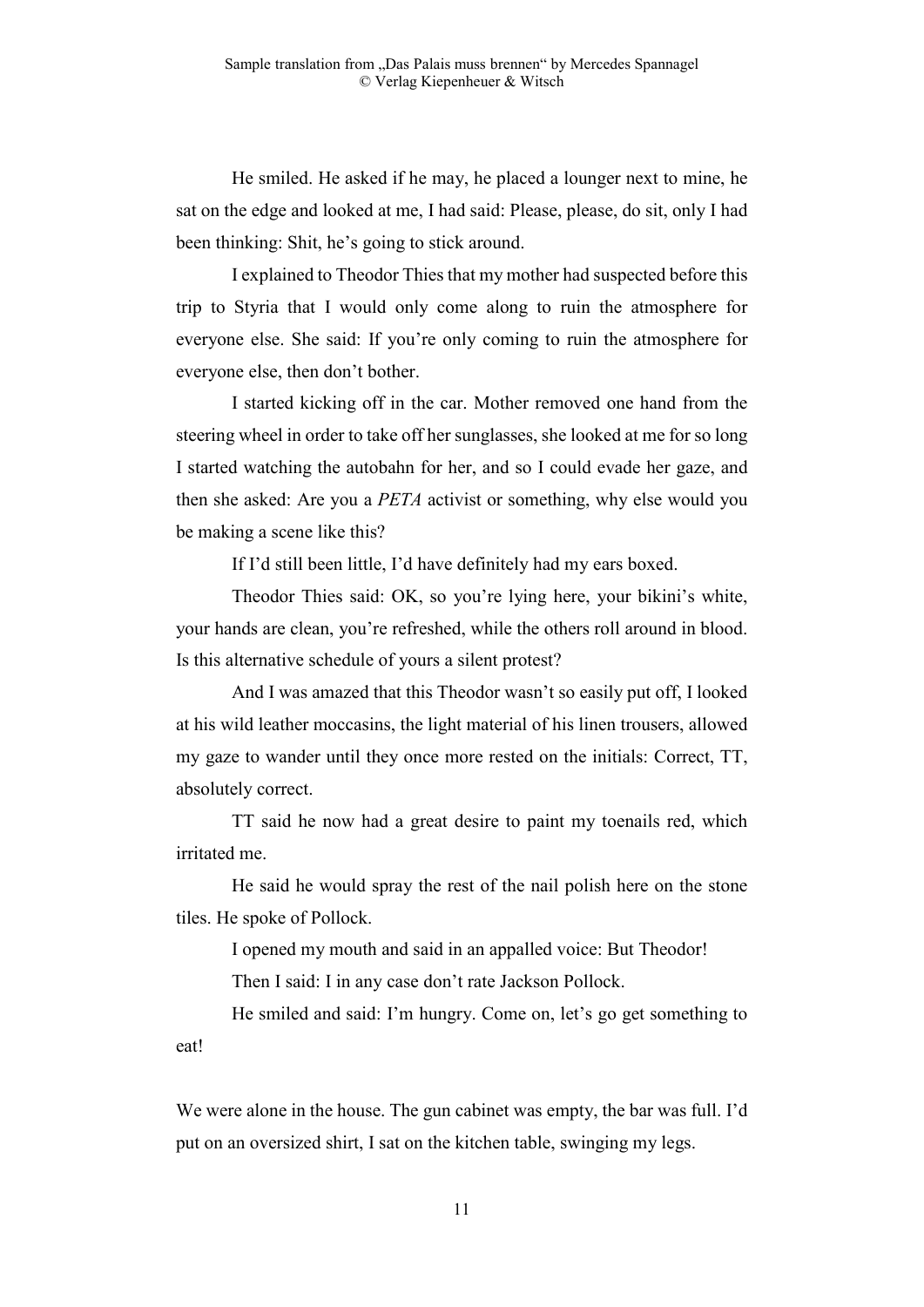TT told me, as he loaded up a piece of toast with smoked salmon, that he had also had a strict upbringing, including the odd *good clip round the ear*, and then he asked me about my aristocratic origins and I said: prefab highrise.

I said: On the outskirts of Vienna.

Did you just say the outskirts?

Uh huh.

TT asked: And what was the view like?

I didn't know if TT thought I was joking, I said: First we had a view of a football pitch. Later we moved into another flat, clear view of the autobahn.

TT said, and once again I didn't know how serious he was being, that he found the notion of living closer to God pleasant.

I said: I think it's scary, you're standing on the eighth floor on the fitted carpet, close your eyes, and feel how the building sways in the wind. It's got nothing to do with God.

I thought about it while I chewed, eating up TT's toast, then added: Maybe you really are closer to God, because if you jump out of the window, you'll definitely be with him in an instant.

After we'd eaten we wanted to go out. We walked in the direction of the forest.

I laughed and said: Oh dear, how bored must I be telling you about the old days!

TT invited me to tell him something else.

So I began: Cats shat in the sandpit in the playground, the sand was replaced with gravel, we pelted each other with stones. The caretaker's son played with us, he had a mullet. It was the end of the mullet era. There was a war going on in Kosovo, that's why the boy was here. The sun shone, the high-rise was in the way, we were trapped in the perpetually long shadow of the high-rise.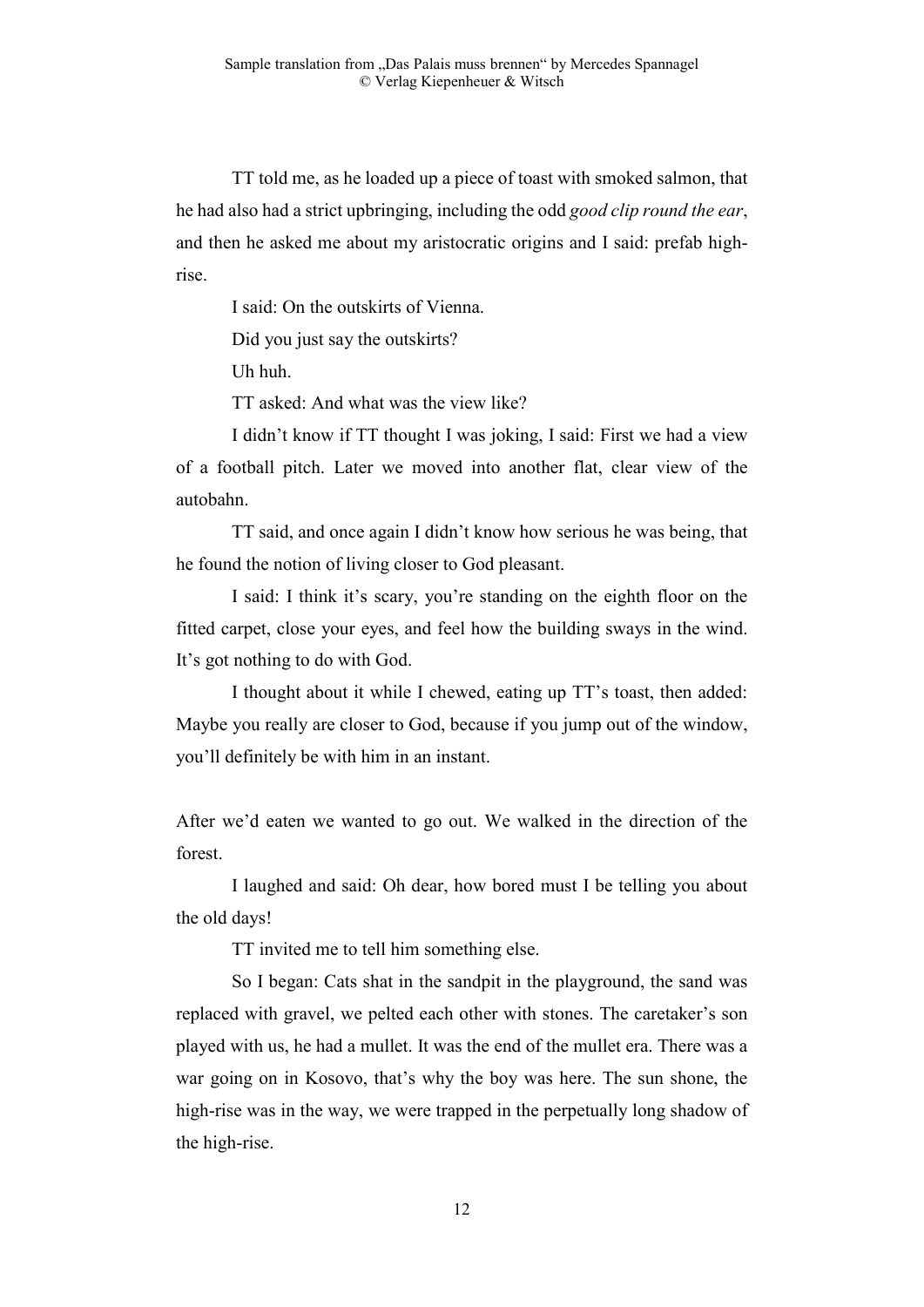TT said: I've never had a mullet. Do you think a mullet would suit me? No.

Because we didn't want to venture into the line of fire, we kept to the edge of the forest until we came to a deer stand, which we climbed. There, TT described his childhood as a mixture of sailing on Lake Atter and skiing in Switzerland.

And I said: Blahblahblah.

And TT grabbed and tickled me and said: You have to take mine seriously too.

I laughed and pushed him away.

All the kids at our school always got to go on skiing holidays, only my sister Yara and I didn't. Instead we lay in our beds during the holidays pretending we'd had a skiing accident and had broken our legs. We made a bet about who could wear their pyjamas without changing them for the longest. Yara usually won, I was older and a bedwetter.

Later on we saw the triumphant hunting party coming out of the forest. Most of them in traditional costume, feathers in their hats, guns over their shoulders, carrying their kill, which would be rediscovered later in an altered state on the dining table. We didn't make our presence felt so no one felt our presence. We sat there for so long the sky became even greyer.

Back in the house TT was greeted by everyone, a man with a walrus moustache and an accent said: And send your father my warmest regards.

Instead of having her hair in a severe bun, my mother wore her dyed blonde hair in a loose plait, but in spite of this she didn't seem able to completely give herself over to the laid-back mood of the weekend.

She asked me whether I was only able to stand around or whether it would be possible for me to make myself useful, I could lay the table or go pull up the lettuce from the garden, there was enough to do, had I been lazily lying around in the sun all day, so go on, quick march. And what was this absolutely outrageous thing I had on!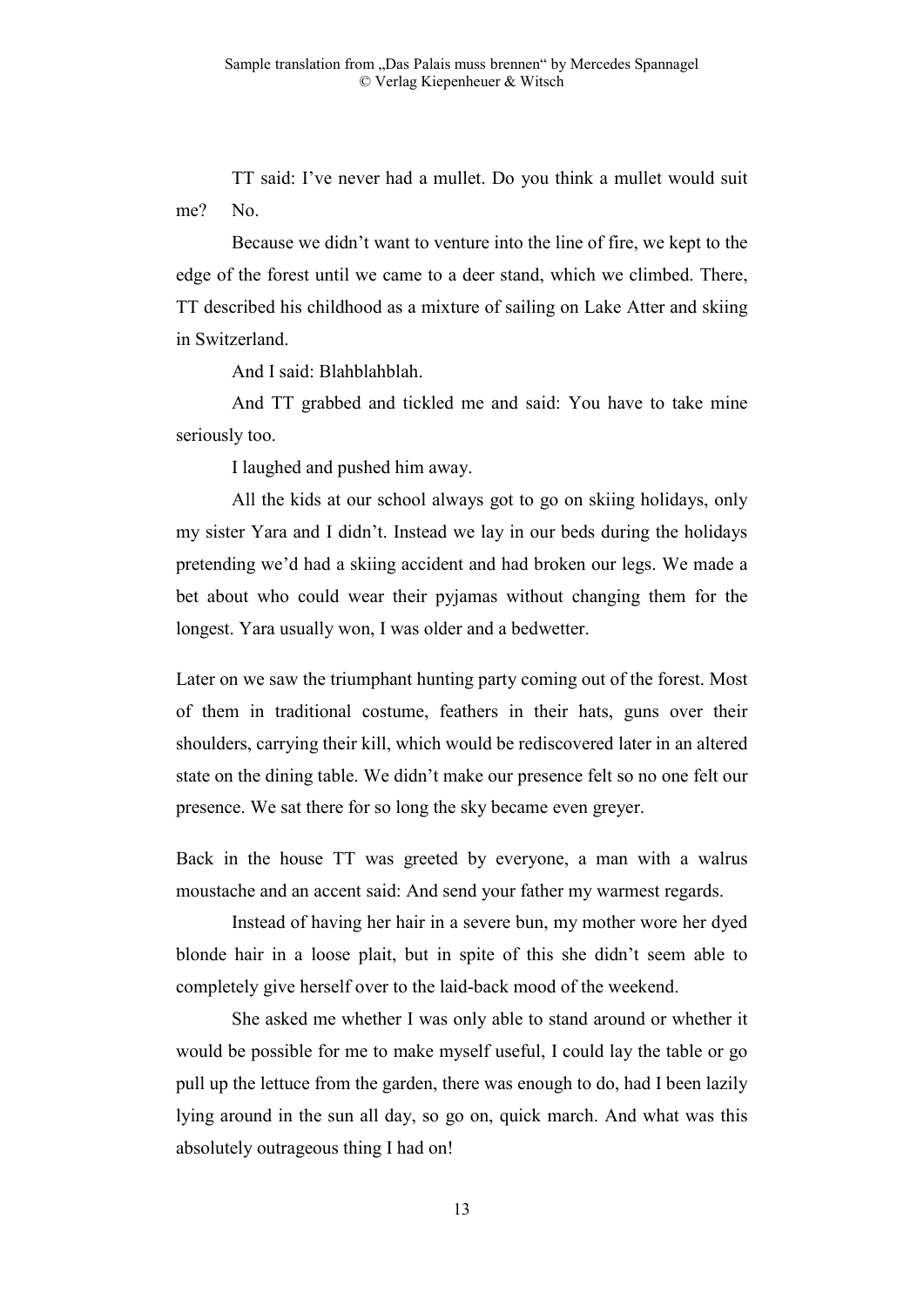I wondered if my mouth looked as awfully small and taut as hers, I duly helped myself from the bar before dinner, TT allowed himself to be poured a little something too, he said that now he'd seen me next to my mother he was struck by the resemblance, and from then on our glasses were never empty.

The hunting party had hit the sack. TT and I were mixing ourselves another drink.

He said: Right, another shot of vodka.

I said: Enough, I pulled my glass away and TT shook vodka onto the wood of the bar counter, I put my hand over my mouth, doubled over, laughed.

TT said: Shhh.

I said: Uh huh.

We took the drinks outside. It was dark, there were stars. The pool lights were on, it made the water fluoresce turquoise. I stroked TT's arm and he stroked my cheek and he quietly asked whether we wanted to sleep together.

I said I would prefer not to have a right-wing body of thought inside me.

He laughed, shaking his head: He asked: What?

He asked where the assumption had come from that he was rightwing.

I said that I knew who his father was and that he was part of an extreme-right fraternity.

And TT said, but what about me, my mother was, after all, a senior politician for a far-right party.

So I kissed him. Then I took his hand and looked at him and said that as children of such parents we really had to do something. I was thirsty for action. I led him back into the house, to the gun cabinet. I pointed at all of the weapons that were just waiting to be used again. Then I pointed at the large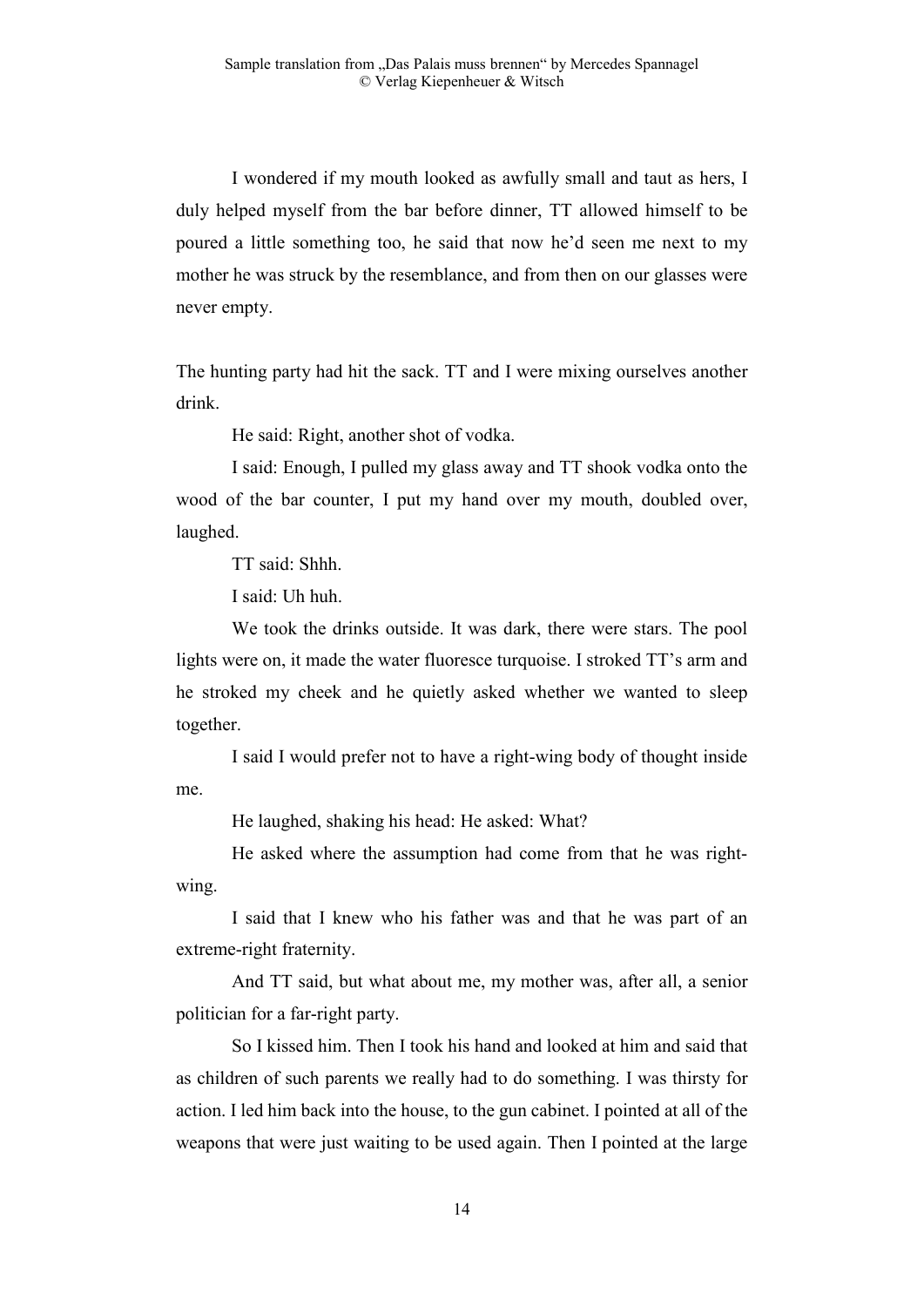terrace door made of glass, left open, the light curtains gently moving, behind them, rough, white, stone tiles, then the pool, this pool glowed eerily at us. I quietly sniggered as I opened the cabinet with a theatrical flourish, TT stood behind me, TT put his hand over my mouth and his mouth on my throat, I passed him one weapon after another and we clutched the weapons under our arms and stumbled through the house out into the night. And then we stood on the edge of the pool, and I said: First touch the surface of the water with the tips of your toes.

The sun had warmed the water pleasantly. We dropped the weapons into the water and watched with excitement how they sank, we made bets about which one would touch the bottom first. We sat down and swung our legs in the water, it was so peaceful.

We were woken by a loud scream. My skull hurt. It hurt to turn it. I saw a woman from the hunting society standing in front of the terrace doors in her silk dressing gown, and she was screaming something like: Oh my God!

And I screamed back, what's the matter, haven't you ever seen a naked person before?

\*\*\*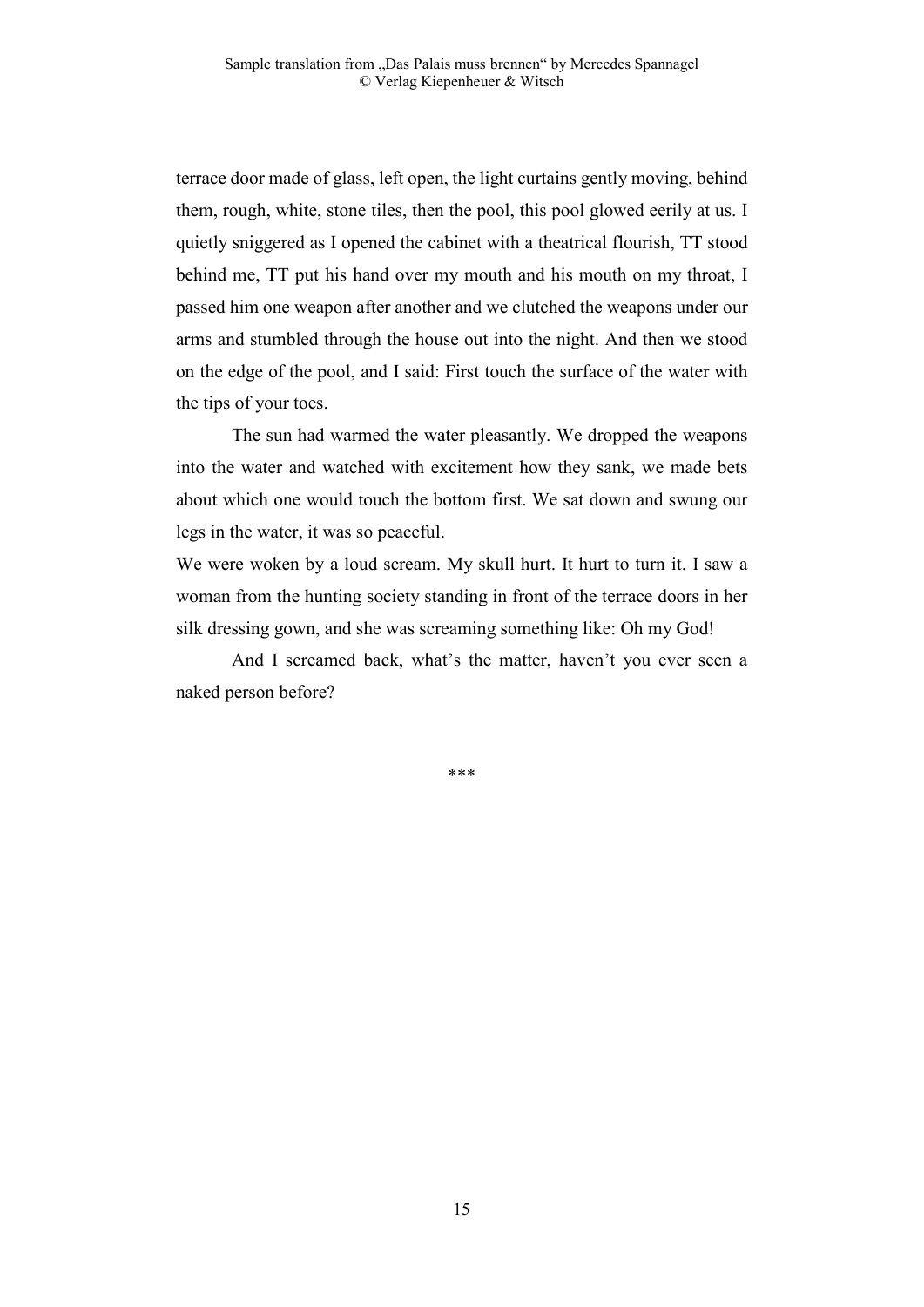**Y**ou know what TT? I had a nervous breakdown because I didn't know what I should wear, in the middle of this breakdown I heard the doorbell and I thought it was you, so I left my room in just a thong and I thought to myself it's so late, who else could it be, I went down the corridor under the scandalised gazes of the imaginary ancestral portrait gallery and stopped at the top of the big staircase and then watched your father walk by downstairs, and if he had looked up he would have seen me naked. After that I didn't make any further attempt to put something on.

You're telling me that my father is in this house right now?

Yes.

TT said: Put on this shirtdress.

TT was strict with me. He laid the dress over my naked body. I had stretched myself out on the bed and was touching the floor with the tips of my toes, covering my eyes with my hands.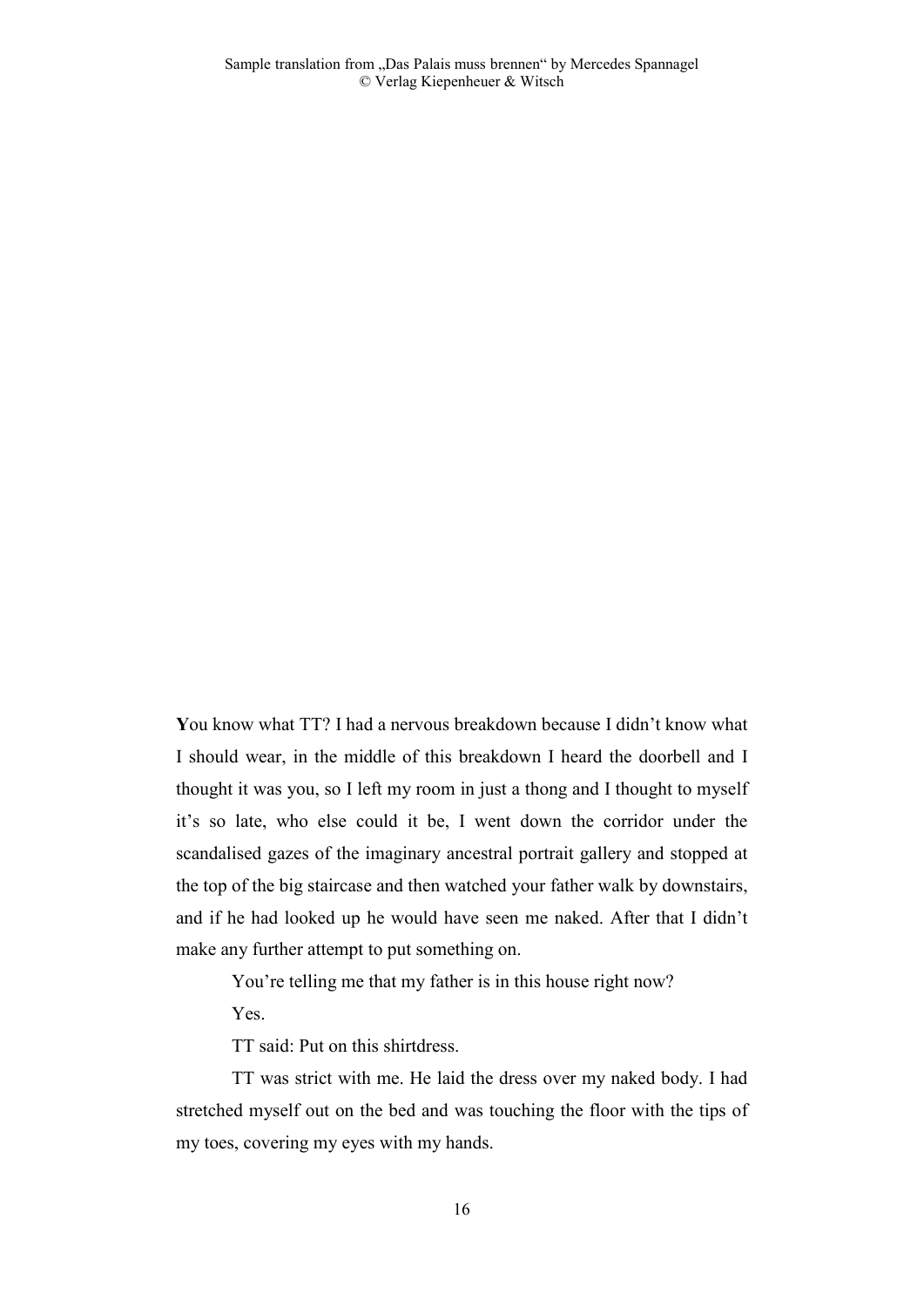I said: When I wore that Sef said to me: I guess you didn't want to take your nightie off today.

TT asked: Who's Sef?

I said: She's studying law too, maybe you'd know her if you saw her. Quick march, TT said, grabbed me by my shoulders and pulled me

He traced his finger over the mirror that lay beside me, collected a few strewn specks of white powder and stuck his finger in his mouth.

That's not coke, he concluded.

What is it then?

Ketamine.

up.

We crept downstairs and branched off down the corridors on the ground floor, all the doors were closed, we put our ears against the wood and listened, then we heard something behind one of the doors. We bent over to see through the keyhole. In the moonlight one of the greyhounds was circling on the parquet floor, looking like a consumptive sleepwalker. We continued walking until we could hear hushed voices. We kneeled in front of the keyhole; in the room with the turquoise walls sat two men in armchairs, with one of them we were only able to see a leg, grey trousers, coloured sock, leather shoe, smoke rose upwards behind the high armrest. The other, who was swirling his whiskey glass, I thought I recognised, but I didn't know where from. We didn't understand any of the conversation. We moved back from the door a bit.

TT whispered that he recognised his father from the sock. He said: classic lawyer tic, everything's monotone, but their socks are always perverse.

I whispered: Hey, look at my pink socks with yellow Andy Warhol bananas, I have a sense of humour, I laugh when you pay me my unjustifiably high hourly rate!

We jumped as the door opened and a shaft of light fell into the corridor. But then the door closed again.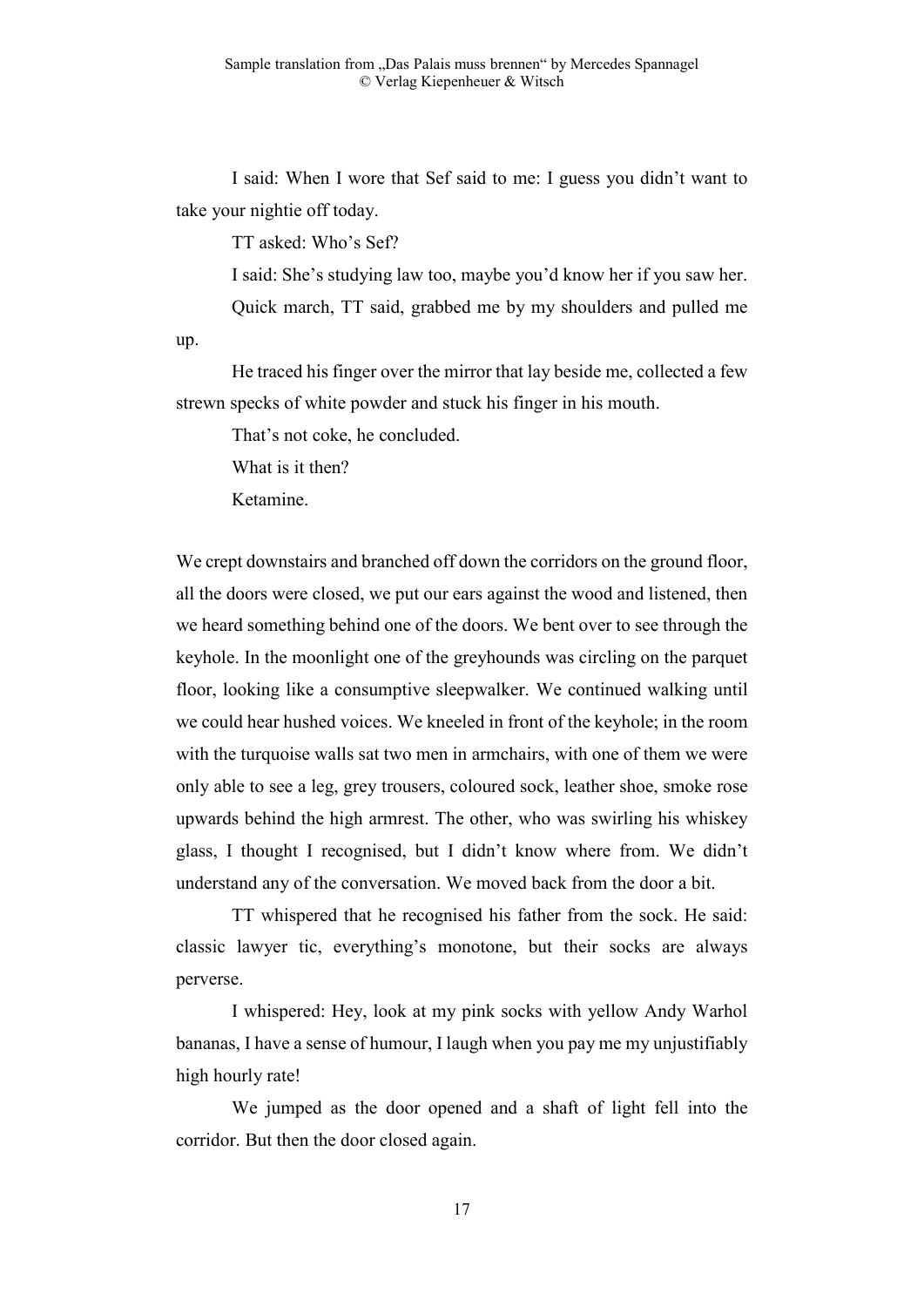Our hearts were fat children jumping on thin floors. Everything was thumping. We scurried back down the corridor and almost lost our way. It was only when we were back in my room that we were safe.

TT said that it had been plain childish, he shook his head. He paced up and down the room, I had thrown myself back onto the bed.

I could have just asked what he was doing here, he said.

I said: That would have been pretty uncomfortable for you.

Can you please not talk into the bedcovers so I can actually hear you? I didn't know TT could be so serious.

I tried, for TT's sake, to articulate properly, my tongue lay a little heavily in its cave: Now and again my mother gets visits from people in the party, but I've never seen your father here before. I've never seen him in real life before, only in the press.

I hope nothing's going on between the two of them!

I shrugged.

This movement against the bedcover fabric felt funny, and, on top of that, the fabric was cool, I got goose bumps. And how funny it suddenly felt to stroke my goose bumps, *oh my*, how it tickled, how wet it made me. As a consequence, I didn't stop shrugging. It was all super pleasant.

My father once said that my mother had always faced hostility in the party because she didn't have a husband. You had to put up with a lot as a woman in a right-wing party.

Oh, TT cried out, and finally stopped pacing, I really want a whiskey now too!

He sat by me on the bed and looked at me and I handed him the mirror as a whiskey alternative.

TT took it and said something like: I'm really against drugs, but I'm also really shocked that my father is here in the middle of the night.

TT took the remaining ketamine and then sank back. He started monologising that his father considered him a disappointment, that he'd never said as much, but that he could sense it, first after he didn't join the mountain